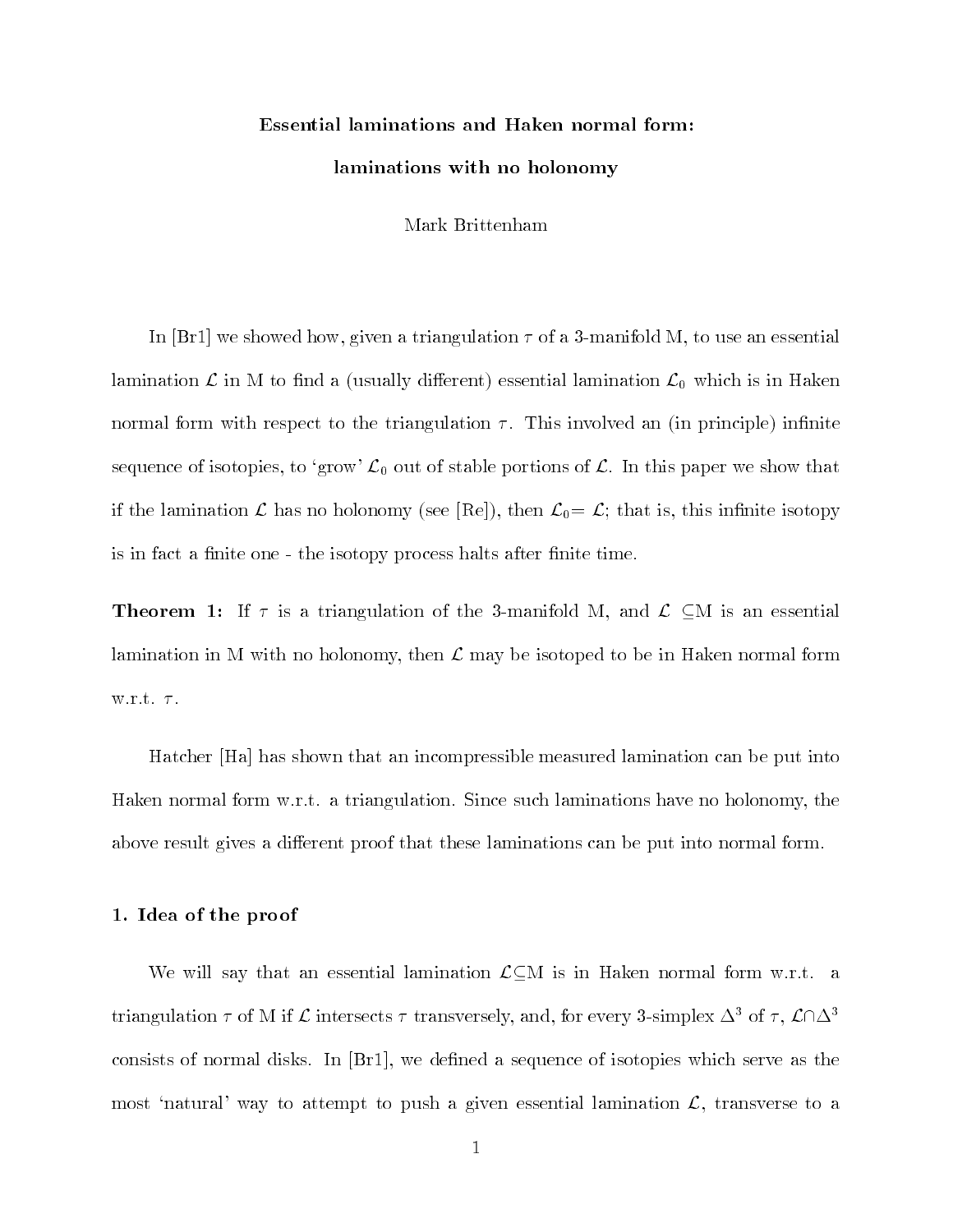triangulation, into Haken normal form. For completeness, we give a description of this procedure here.

The idea is to work a single 3-simplex  $\Delta^3$  at a time, and then create the sequence of isotopies by running cyclically through the 3-simplices  $\Delta_1,\ldots,\Delta_n$  of  $\tau$ . Each isotopy in the sequence is itself a finite sequence of 'simple' isotopies, whose sole purpose is to push all of the 'problems' with  $\mathcal{L}\cap\Delta^3$  out of  $\Delta^3$ , and, in so doing, making  $\mathcal{L}$  meet  $\Delta^3$  in a collection of normal disks. More precisely, each simple isotopy is either a compression or a  $\partial$ -compression.

A compression consists of compressing  $\mathcal L$  along a family of loops of  $\mathcal L\cap\partial\Delta^3$ , which, after throwing out the 2-spheres that this must inevitably create, can be thought of as an isotopy of  $\mathcal{L}$ . For simplicity we adopt the strategy of thinking of compression as a surgery along all of the loops of  $\mathcal{L}\cap\partial\Delta^3$ , as in Figure 1a. It should be clear, though, that this process, applied to a normal disk (and, in fact, to any disk leaf of  $\mathcal{L}\cap\Delta^3$ ), gives a sphere in the 3-simplex, which we throw away, and the same normal disk back again. So normal disks only `wiggle' during a compression; a more careful approach would allow us to insist that normal disks remain fixed, while all those loops needing compressing (i.e., those that do not bound disk leaves of  $\mathcal{L} \cap \Delta^3$  are compressed. A  $\partial$ -compression is an isotopy which pushes  $\mathcal L$  along a disk in  $\Delta^3$ , whose boundary consists of an arc in a leaf of  $\mathcal L$  and an arc in  $\tau$   $\cdots$  ; see rigure id.

A finite application of these two isotopies will make  $\mathcal L$  meet  $\Delta^3$  in a collection of normal disks. We denote the result of the simple isotopies making  $I_{r-1}(\mathcal{L})$  meet the r-th 3-simplex in normal disks (where, since we continue through the 3-simplices cyclically, we really mean r(mod n))  $I_{r-1,r}$ , and set  $I_{r-1,r} \circ I_{r-1} = I_r$ . So  $I_r(\mathcal{L})$  is the result of isotoping Lto meet the second and simplices in the simplice of the second distance  $\mathbf{I}$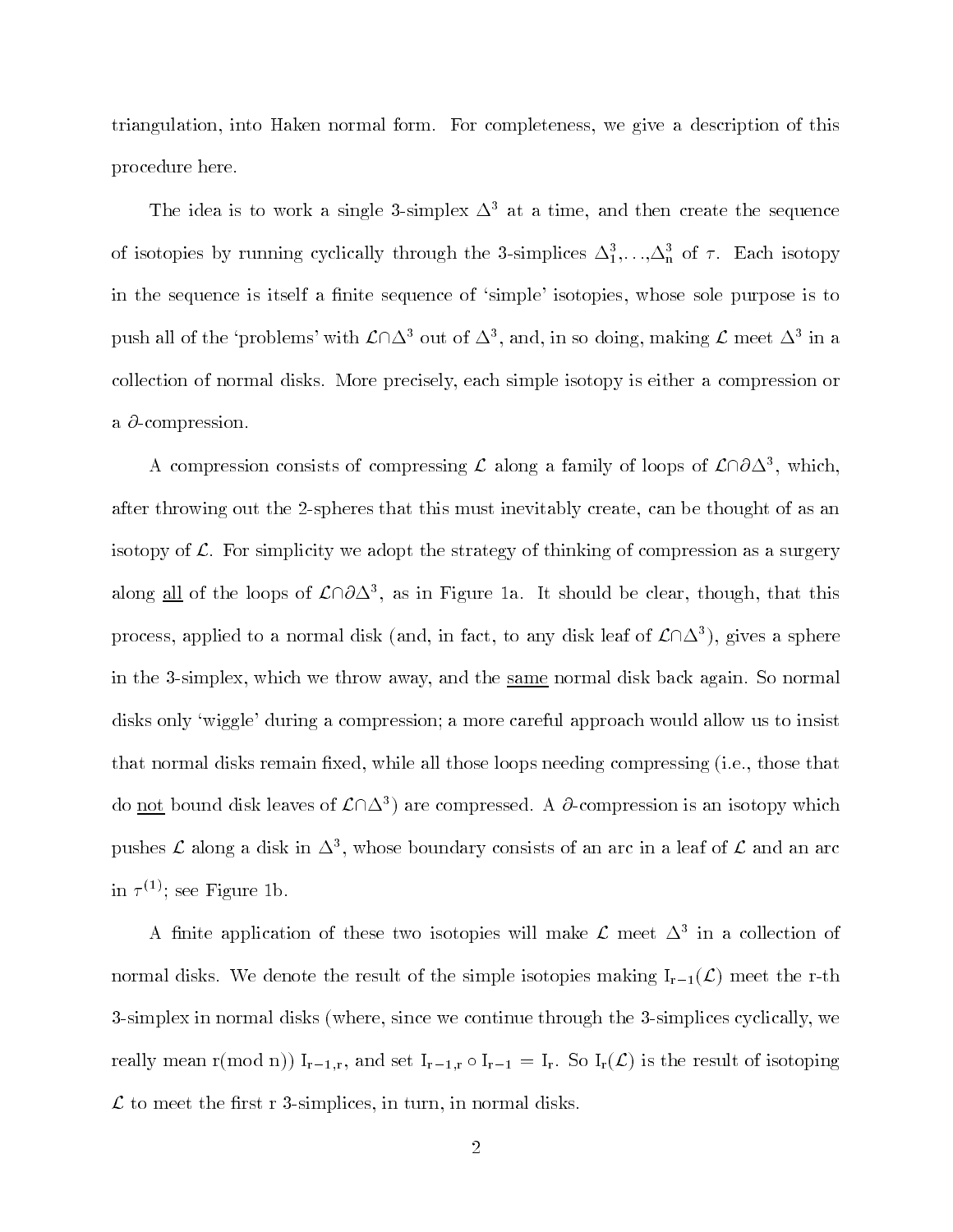#### Figure 1

What makes this sequence of isotopies useful, and the main property that both the proof in [Br1] and the proof we give here exploit, is that these isotopies are not altering  $\mathcal{L}\cap \tau^{(1)}$  in any significant way - for each of the isotopies I,  $P = I(\mathcal{L})\cap \tau^{(1)} \subset \mathcal{L}\cap \tau^{(1)}$ , and I is constant on P. In other words, the isotopy I can only remove points from  $\mathcal{L}\cap \tau^{(1)}$ , not create new ones, and it doesn't move any of the points it doesn't remove. This is easily seen to be the case by considering the effect of each of the simple isotopies on  $\mathcal{L}\cap \tau^{(1)}$ .

This leads us to consider the set of points  $C \subset \mathcal{L} \cap \tau^{(1)}$ , the set of stable points, which never move under any of the isotopies. C is the intersection of the nested sequence of closed sets  $I_r(\mathcal{L}) \cap \tau^{(1)}$ . The proof of [Br1] was to show that around each of these stable points, stable normal disks would grow; at some point, the normal disk containing a stable point would itself stabilize, and remain fixed under all further isotopies. In other words, a new lamination would grow out of these stable points, being created from the 'eventually stable' parts of the original lamination  $\mathcal{L}$ . However, these eventually stable parts would not themselves form a lamination. The set  $\Lambda$  of stable disks meets  $\tau^{++}$  in the closed set C, but X itself need not be a closed set, the problem being that some normal disks are 'missing', where different normal disk types in a 3-simplex come together; see Figure 2. Much of  $[Br1]$  involved very carefully turning X into a lamination. The main purpose of this paper is to show that in the absence of holonomy, this last part will not be needed. This will follow readily from the following:

## Figure 2

**Proposition 2:** If  $\mathcal L$  has no holonomy, then the set of points  $B = (\mathcal L \cap \tau^{(1)})\backslash C$  is a closed subset of  $(\mathcal{L}\cap \tau^{(1)}, \text{ hence of}) \tau^{(1)}.$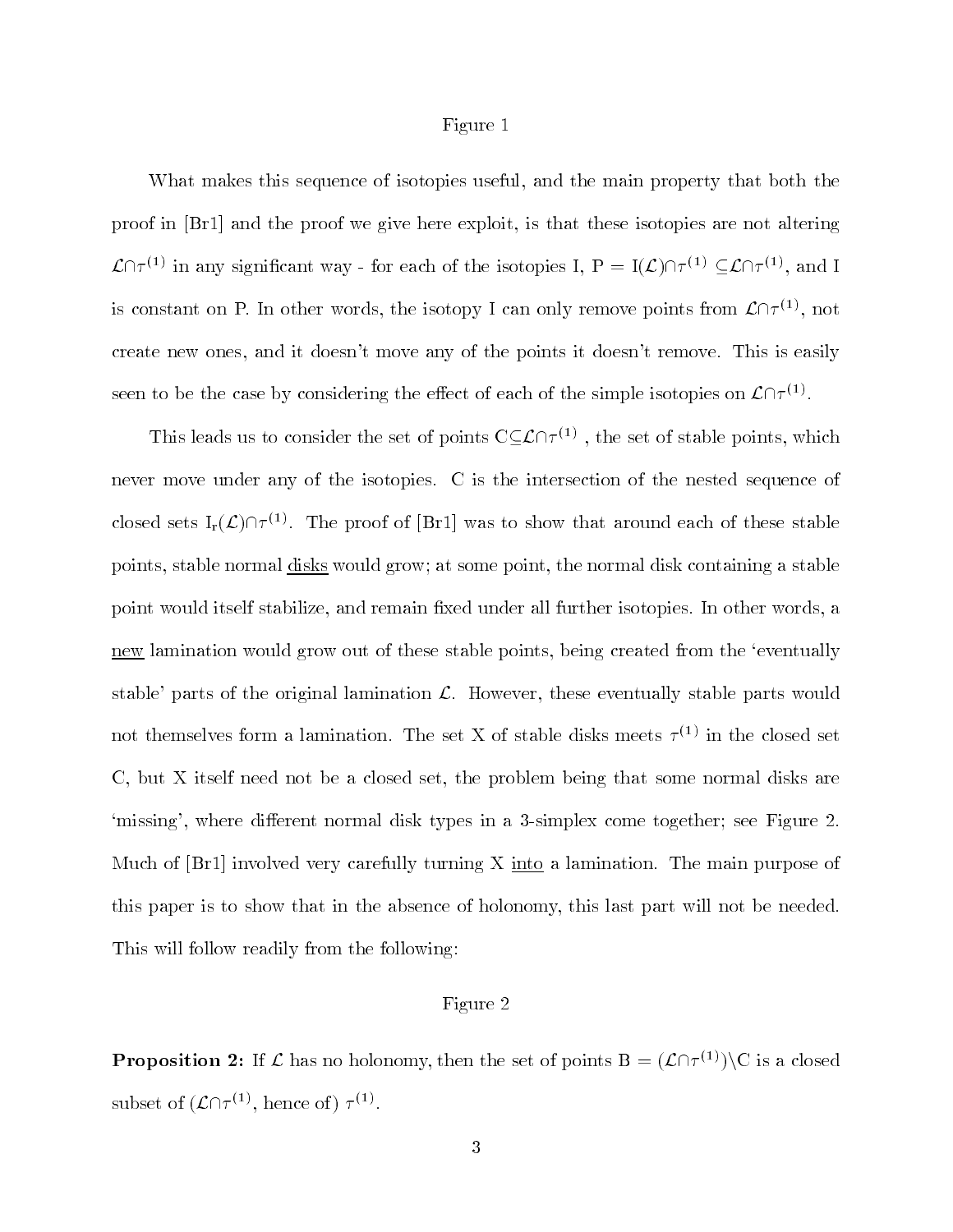The proof of this proposition constitutes the bulk of this paper.

Before proving the proposition in sections 2 and 3, we will show how this result implies the main result of the paper. The points of  $B=(\mathcal{L}\cap \tau^{(1)})\setminus C$  are, by definition, the unstable points of the isotopies, so each is erased from  $\mathcal{L}\cap \tau^{(1)}$  at some finite stage I<sub>r</sub> of the isotopies. But since B is a closed set, so is every  $B_r = (I_r(\mathcal{L})\cap \tau^{(1)})\setminus C = I_r(\mathcal{L})\cap ((\mathcal{L}\cap \tau^{(1)})\setminus C)$  $= I_r(\mathcal{L}) \cap B \subseteq \tau^{(1)}$ . Also, the  $B_r$  are nested, since the  $I_r(\mathcal{L}) \cap \tau^{(1)}$  are, and  $\cap ((I_r(\mathcal{L}) \cap \tau^{(1)}) \setminus C)$  $= (\bigcap (I_r(\mathcal{L})\bigcap \tau^{(1)})\big)\setminus C = C\setminus C = \emptyset$ , so since  $\tau^{(1)}$  is compact, we must have  $(I_r(\mathcal{L}\bigcap \tau^{(1)})\setminus C = C$ If for some r, i.e.,  $I_r(\mathcal{L}) \cap \tau^{(1)} \subseteq C$ , so,since  $C \subseteq I_r(\mathcal{L}) \cap \tau^{(1)}$ ,  $I_r(\mathcal{L}) = C$ . So all of the unstable points disappear at some finite time r. But then:

**Lemma 3:**  $I_{r+n}(\mathcal{L})$  is in normal form w.r.t.  $\tau$ .

**Proof:** We need to show that for each 3-simplex  $\Delta_i^3$ , i=1,...,n, of  $\tau$ ,  $I_{r+n}(\mathcal{L})$  meets  $\Delta_i^3$  in disks, and that each disk of  $I_{r+n}(\mathcal{L}) \cap \Delta_i^3$  meets each 1-simplex of  $\Delta_i^3$  at most once. For the first, if some circle of  $I_r(\mathcal{L}) \cap \partial \Delta^3_i$  doesn't bound a disk of  $I_r(\mathcal{L}) \cap \Delta^3_i$ , then compressing  $\rm{along}~(a~\rm{smaller~sphere~parallel~to})~\partial\Delta^3_i~\rm{must~create~spheres~in}~I_r(\mathcal{L})~\rm{that~get~thrown~away},$ as in Figure 1a. These newly created spheres cannot meet  $\tau^{<\gamma};$  if they did, removing them would remove points of  $I_r(\mathcal{L}) \cap \tau^{(1)} = C$ , contradicting the fact that these are all stable points of the isotopies. After doing this for each 3-simplex, we will succeed in making  $I_{r+n}(\mathcal{L})$  meet each 3-simplex in disks, provided we have not done any  $\partial$ -compressions in the meantime. But a  $\partial$ -compression would remove points of  $I_r(\mathcal{L})\cap \tau^{(1)} = C$ , which is impossible, since these points are stable. So  $I_{r+n}(\mathcal{L}) \cap \Delta_i^3$  consists of disks. Each of these disks must then meet each 1-simplex of  $\partial \Delta_i^3$  at most once, since if they didn't we would find a  $\partial$ -compression to carry out, which, again, would be forced to remove stable points, an impossibility. So  $I_{r+n}(\mathcal{L})$  is in Haken normal form w.r.t.  $\tau$ .

# 2. The limiting surface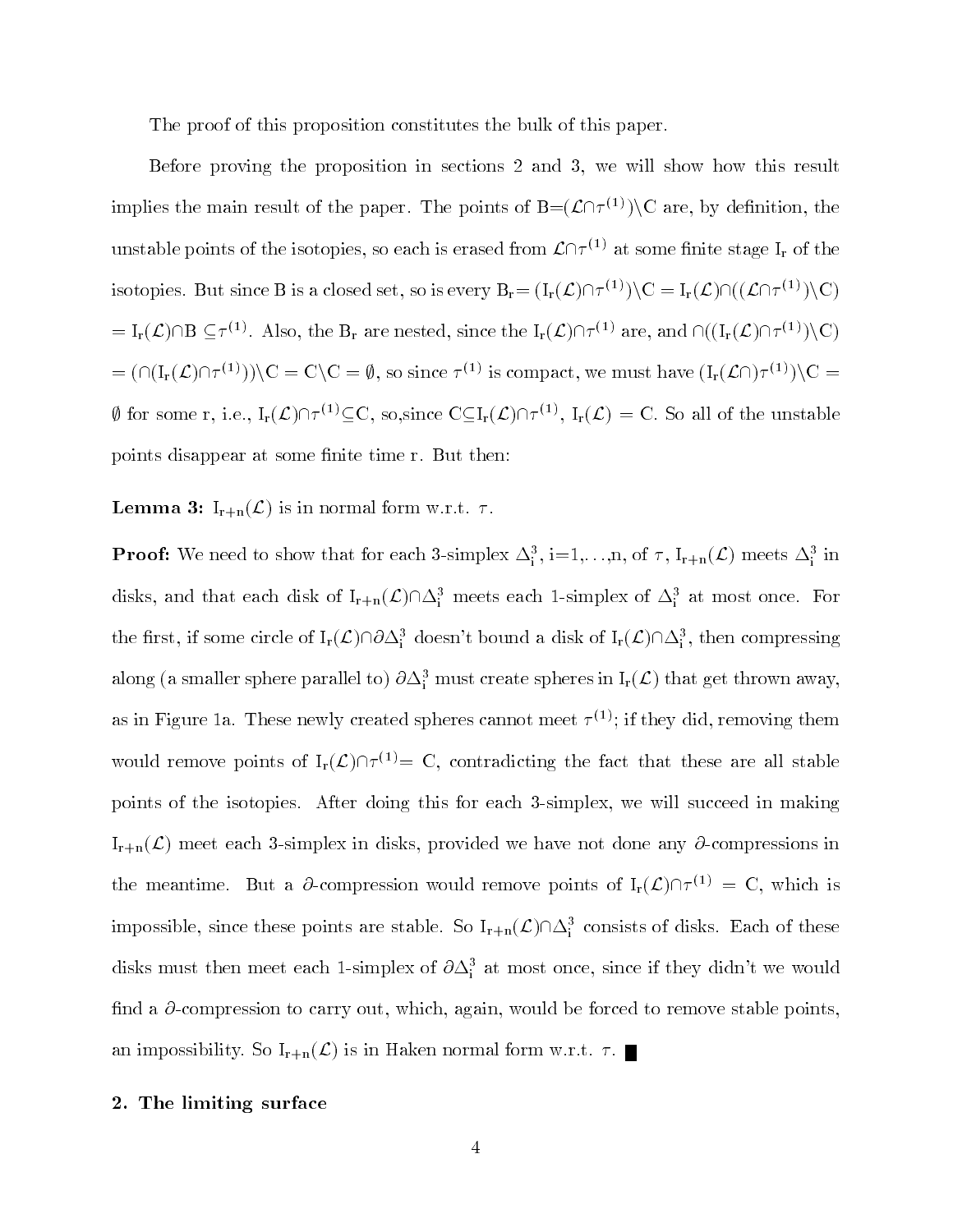We wish to show that if  $\mathcal L$  is an essential lamination with no holonomy and  $I_k$  is the sequence of isotopies attempting to put  $\mathcal L$  into Haken normal form w.r.t the triangulation  $\tau$ , then  $B = (\mathcal{L} \cap \tau^{(1)}) \backslash C$  is a closed set, i.e., (since  $\mathcal{L} \cap \tau^{(1)} = B \cup C$  is closed) no point of C is a limit point of B. We will argue by contradiction. Let  $A \subseteq C$  be the set of stable points (i.e., points of C) that are limited on by unstable points (i.e., points of B). In other words, A is the set of limit points of B which are contained in C (i.e.,  $A = \overline{B} \cap C$ ). We will show that in general this is a finite set, hence is contained in a finite number of stable disks of some  $I_k(\mathcal{L})$ , the union of which is then a compact surface S. Then we will show that it is impossible to have both  $A\neq\emptyset$  and have no holonomy around every loop in S.

**FIOPOSITION 4.** A is milled.

**Proof:** The idea behind the proof is that our 'problems' cannot get too close to one another. The main tool in showing this is:

**Lemma 5:** If  $\mathcal{L}\subset N(W)$  is an essential lamination carried by the essential branched surface W, and  $\alpha$  is an arc of an I-fiber of N(W) whose endpoints are contained in a leaf L of  $\mathcal L$ , then  $\alpha$  cannot be homotoped rel endpoints into L.

 $\blacksquare$  Pool, This follows immediately from  $\lceil\phi-\phi\rceil$  Theorem 1(d), since  $\alpha$  is an expected are for  $W.$ 

We make use of this lemma by choosing an essential branched surface W carrying  $\mathcal L$ and transverse to  $\tau^{(1)}$ , so that  $N(W)\cap \tau^{(1)}$  consists of a finite number of arcs, each contained and transverse to  $\tau^{(1)}$ , so that  $N(W) \cap \tau^{(1)}$  consists of a finite number of arcs, each con<br>in an I-fiber of  $N(W)$ . Then we choose a number  $\epsilon$  so that any two points of  $\mathcal{L} \cap \tau^{(1)}$  $\sim$  within  $\epsilon$  of one another are contained in the same I-fiber of  $N(W)\cap \tau^{(1)}$ . This then means that no subarc of  $\tau^{(1)}$  joining points of  $\mathcal{L}\cap \tau^{(1)}$  and of length less than  $\epsilon$  can be homotoped rel endpoints into a leaf of  $\mathcal{L}$ , by the lemma.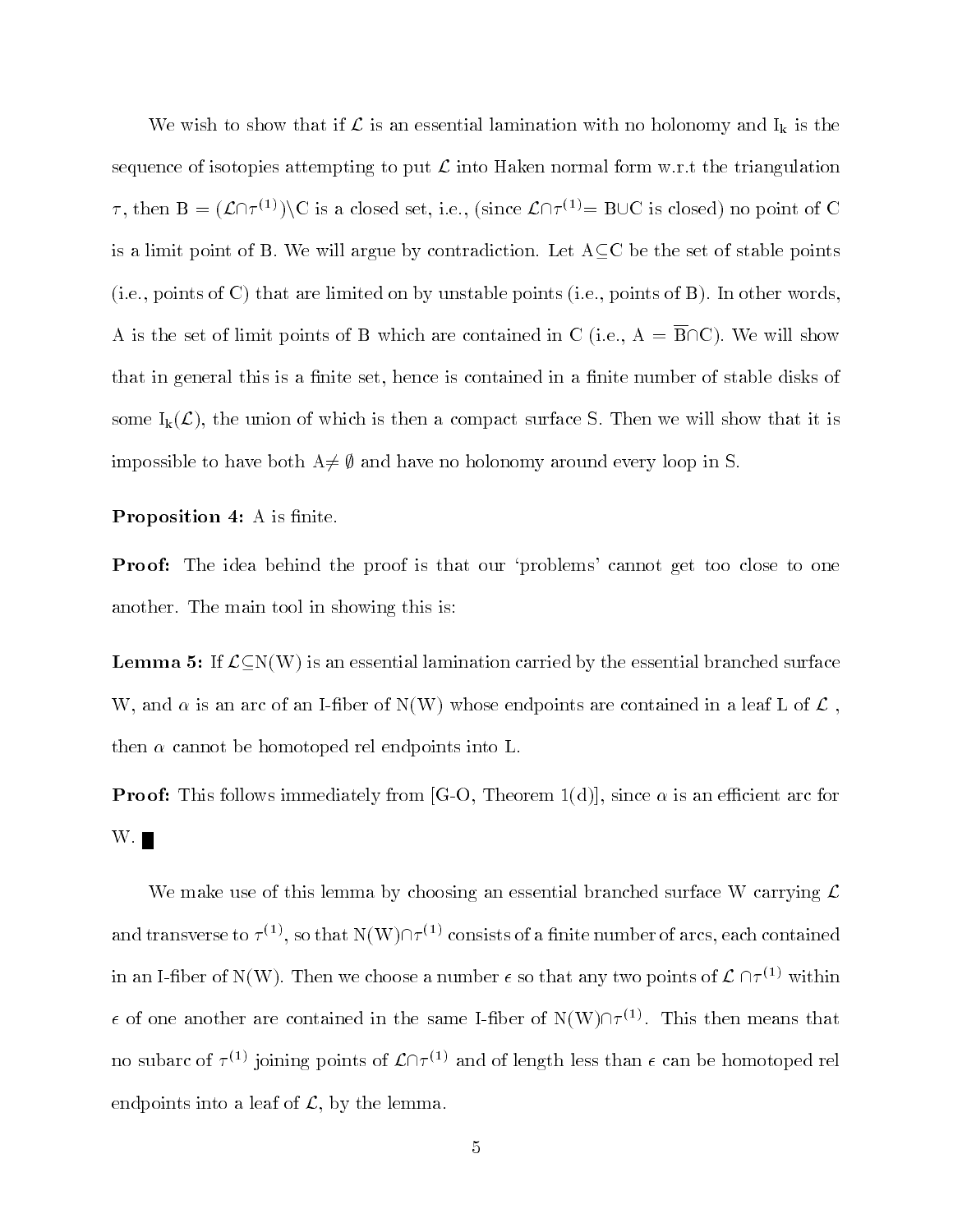Now suppose that  $A \subseteq \tau^{(1)}$  is infinite; it then meets some 1-simplex  $\Delta_i^1$  in an infinite set, so A has a limit point  $x \in \Delta_i^1$ . Because ACC and C is closed,  $x \in C$ . So there exist points  $a, b, c \in A$ , all in  $\Delta_i^1$ , which are within  $\epsilon/2$  of x, hence are within  $\epsilon$  of one another; see Figure 5. We may assume  $v$  is between  $a$  and  $c$  on  $\Delta_{\tilde{i}}$  . Then since  $v$  is a limit point of B, there are points of B lying arbitrarily close to b, on one side or the other, say the a-side. So in particular there is a point  $y$  of B between  $a$  and  $b$ . Since it is unstable, this point  $y$ must be removed at some stage of the isotopies, say in the isotopy  $I_{k,k+1}$ . This point then is either removed by a  $\partial$ -compression, or by removing a sphere surgered off of  $I_k(\mathcal{L})$ ; see Figure 3.

# Figure 3

But in the first case we then get an arc in a leaf of  $I_k(\mathcal{L})$ , and in some 3-simplex of  $\tau$ , one of whose endpoints is y, realizing the  $\partial$ -compression. This arc must have its other endpoint z also in the interval between  $a$  and  $b$ , since otherwise the interval between  $y$  and z will contain either a or b. But then the  $\partial$ -compression will erase everything in  $I_k(\mathcal{L})\cap \tau^{(1)}$ between y and z, which is impossible, since this will include either a or b, which are both stable (hence cannot be erased). The interval between  $y$  and  $z$  consequently has length less than  $\epsilon$ , so the  $\partial$ -compressing arc in  $I_k(\mathcal{L})$  between y and z gives an arc which, flowing back by the isotopies used to create  $I_k$ , gives an arc in  $\mathcal L$  which is homotopic rel endpoints to a subinterval of  $\Delta_{\rm i}^z$  of length less than  $\epsilon$ , contradicting Lemma 5.

In the second case the point  $y$  is eventually (after a surgery) contained in a sphere  $S^2 \subseteq I_{k,k+1}(\mathcal{L})$  which we are going to erase. But since M is irreducible [G-O], this sphere bounds a ball  $B^*$ ; in particular, this sphere separates M. Both  $a$  and  $b$  must be in the same component of  $M|S^2$ , since otherwise one of them is in  $B^3$ , and hence is contained in a 2-sphere, since after a surgery the lamination consists of something isotopic to  $\mathcal{L}$  together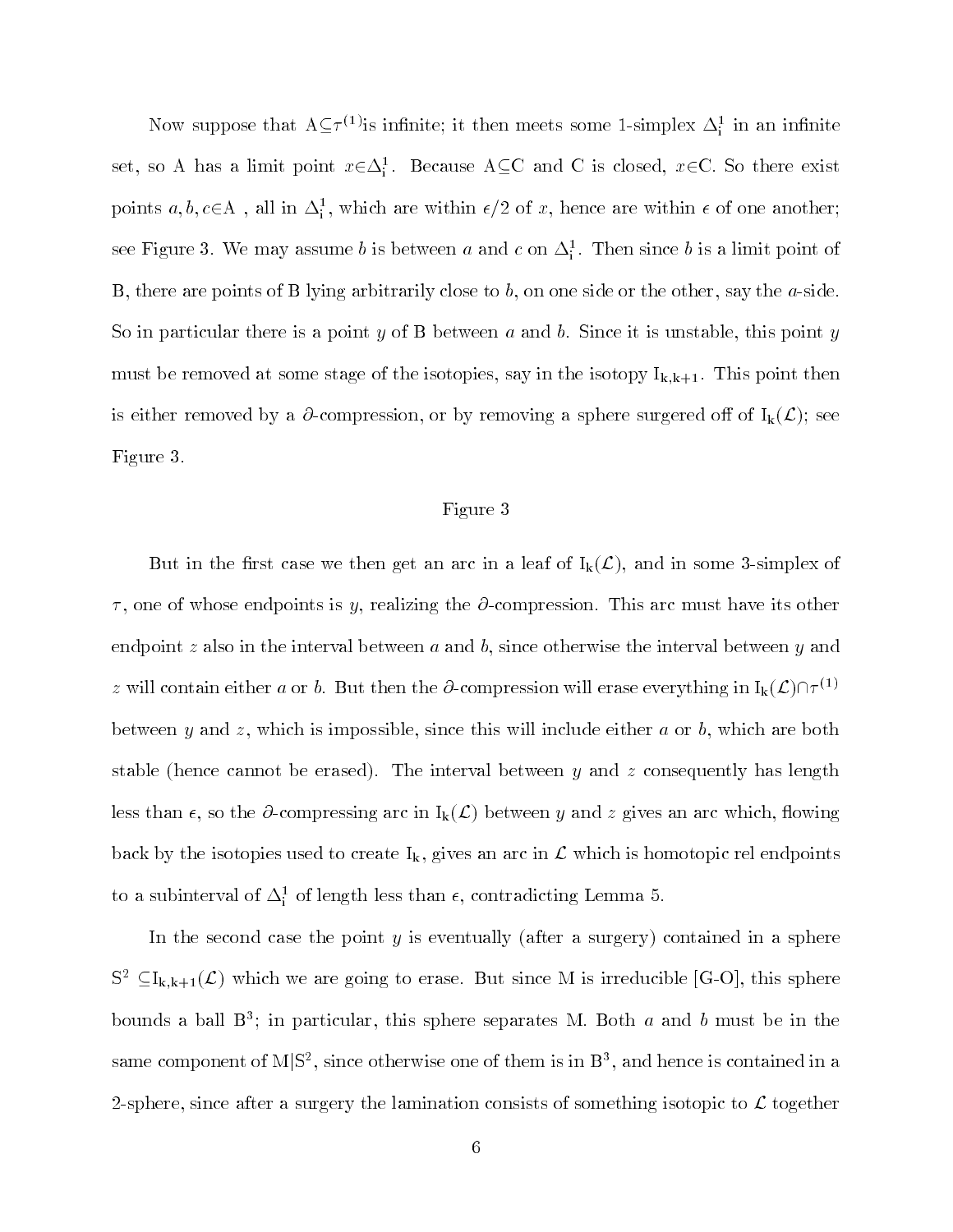with a collection of spheres, and no leaf of  $\mathcal L$  can be contained in the interior of a ball. But this sphere will be erased, contradicting the fact that  $a$  and  $b$  are both stable. So the sphere leaf containing  $y$  does not separate  $a$  and  $b$ , so it must meet the interval of  $\Delta_{\vec{i}}$ between  $a$  and  $b$  an even number of times; in particular, it meets this interval in a point  $z \neq y$  s.t. the interval between y and z is entirely contained in B<sup>3</sup>. But then we can choose any arc in  $5^{\circ}$  joining  $y$  and  $z$  and missing the (images of the) compressing disks used to cut S<sup>2</sup> off of  $I_k(\mathcal{L})$ ; this is possible since the compressing disks are just 'fat points' in S<sup>2</sup>. We then get an arc (which can be thought of as lying in  $I_k(\mathcal{L})$ ) which is homotopic rel endpoints to the interval of  $\Delta_{\rm i}^{\rm c}$  between  $y$  and  $z,$  since both arcs are contained in the ball  $D^*$ . Since the interval between  $y$  and  $z$  is contained in the interval between  $a$  and  $v$ , it has length less than  $\epsilon$ . But this once again contradicts Lemma 5.

Therefore, in either case we arrive at a contradiction; therefore A is finite.  $\blacksquare$ 

Note that the proof aboves tells us also that any two stable points that are less than  $\epsilon$ apart can never have any unstable points between them - such points could never be made to go away. This implies in particular that the points of A are isolated in C on the sides in which B limits on them.

Now since A is a finite set of stable points, it meets only finitely-many stable disks; we can, for convenience, split  $\mathcal L$  open along the (finitely-many) leaves whose image under the isotopies contains these disks. This is to insure that these disks are limited upon on only one side by unstable disks; we could instead, in what follows, `double-count' any of the points of A that are limited upon on both sides by points of B, as well as the stable disks that contain them. The union of the disks containing this doubled version of A is a (not necessarily connected) compact surface S, possibly with points on it's boundary identified; see Figure 4. This surface S is contained in  $I_k(\mathcal{L})$  for some k, since finitely-many stable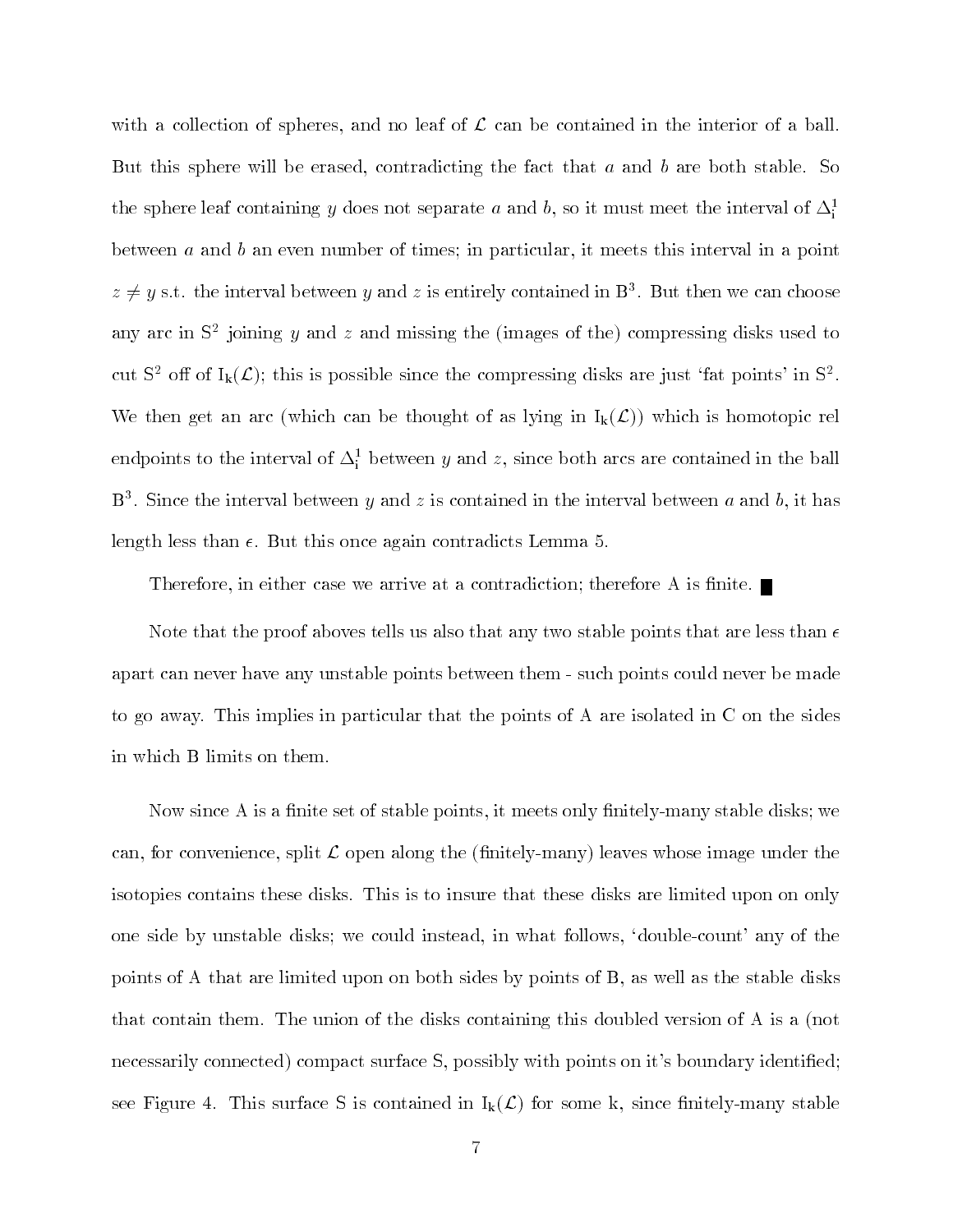disks will stabilize in finite time. Some points x of  $S(\mathcal{T}^{(1)}$  are not in A; but since such a point is in a stable normal disk  $D$  that does contain a point  $y$  in A, it must be a limit point of  $\mathcal{L}\cap \tau^{(1)}$  from the side that y is limited on. This is because, when the lamination is normal in the 3-simplex containing D, we must see a sequence of normal disks limiting on D from the side that  $y$  is limited upon, since we see this at one of its corners. Therefore  $x$ must be a limit point of C. But since on one end of  $D<sub>y</sub>$  is a limit point of B while on the other end x is a limit point of C, we can conclude that x lies at the interface of different stable normal disk types, as in Figure 2. This is because the points of C limiting on  $x$  are eventually contained in stable disks. These stable disks cannot be limiting down on D, since then y would be limited upon by points of  $C$ , contradicting the fact that it is limited upon by B. So these stable disks are not normally isotopic to D (i.e., they are not of the same normal disk type as D).

## Figure 4

Points of A are interior points of S, by the definition of S; S contains all of the (stable) normal disks that contain these points. So the only way that the compact surface S can fail to be closed is if it has boundary lying at the interfaces of different stable normal disk types (in the language of [Br1], if we were to take the closure  $\overline{X}$  of the union X of the stable disks, its singular set would contain  $\partial S$ ). What we will now show is that this picture, together with the fact that the leaves of  $\mathcal L$  near S contain unstable points, and so keep being pushed and are stripped away, is inconsistent with the hypothesis of no holonomy  $(in \mathcal{L}, \text{hence})$  around loops in S.

# 3. The mechanics of infinite pushability

Now we wish to introduce into this setting the fact that  $\mathcal L$  has no holonomy, so there is, in particular, no holonomy in  $I_k(\mathcal{L})$  along S. Therefore, leaves of  $I_k(\mathcal{L})$  passing sufficiently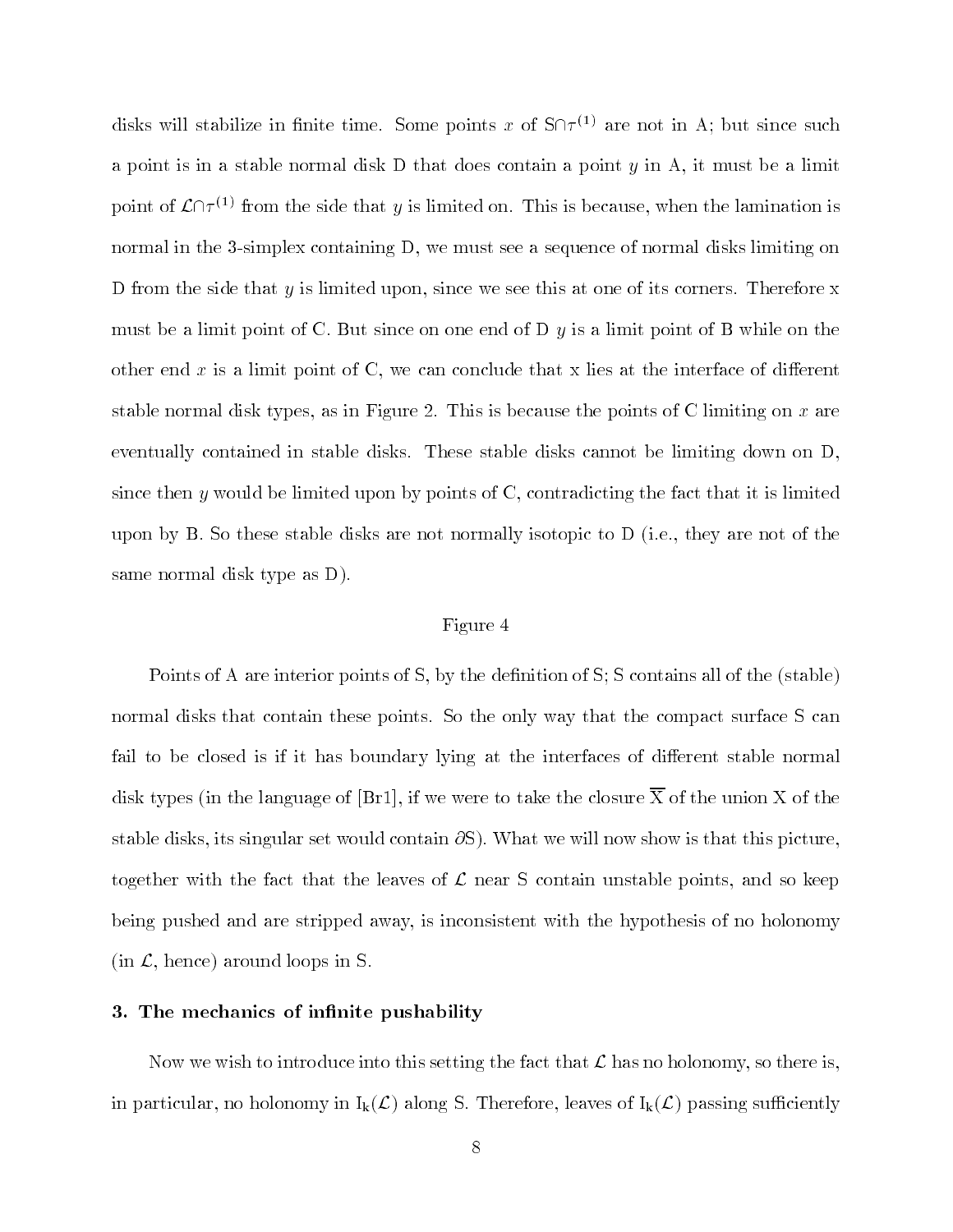close to S meet the normal fence over S in surfaces, made up of normal disks, which are homeomorphic to S (see  $[Re]$ ), and, in fact, the normal projection of each of these surfaces onto S is a homeomorphism. What we must now ask ourselves is: How can any of these surfaces near  $\overline{5}$  move: We know they must, by hypothesis (they meet  $\tau^{<\gamma}$  in points of  $\overline{D}$ , because  $A \neq \emptyset$ , but, it turns out, they can't. There is no way to start.

 $\partial S \neq \emptyset$ , since otherwise S is a <u>leaf</u> of  $I_r(\mathcal{L})$ , so the nearby leaves lying above S are (homeomorphic to S, so) are compact and made up of normal disks. But they are then stable, since the isotopies do not move normal disks. This contradicts the fact that they meet  $\tau$   $\sim$  in points of  $\sigma$ .

 $\sigma$ S meets  $\tau$  ' $^{\prime}$  in a nnite number of points, all limited upon by points of U. For each, we can choose a  $\delta < \epsilon$  so that there is a point of C within  $\delta$  of the point on the limited sided of S. Then choose a number  $\alpha$  less than all of these  $\delta$ 's so that leaves passing within  $\alpha$  of S meet the normal fence over S in surfaces homeomorphic to S. Then the boundaries of these surfaces are all stable; they meet  $\tau^{(*)}$  in points of U; see Figure 5. This is because the points of  $\partial S \cap \tau^{(1)}$  are all in C, and are limited upon by points of C, and once we are within  $\alpha$  of  $\partial S \cap \tau^{(1)}$ , we are between two points of C which are less than  $\epsilon$  apart, so we must be in C by the argument above.

## Figure 5

So the boundaries of these nearby surfaces are all stable; they never move. So how can any of the surfaces move? They consist of normal disks, since they are parallel to S and lie close to S, which consists of normal disks. They cannot be initially pushed by a  $\partial$ -compression - this requires the points being erased to be contained in something which both isn't normal, which means we're at the boundary of the surface, and unstable, which the boundary isn't. So the only way that these surfaces can move is by compression. That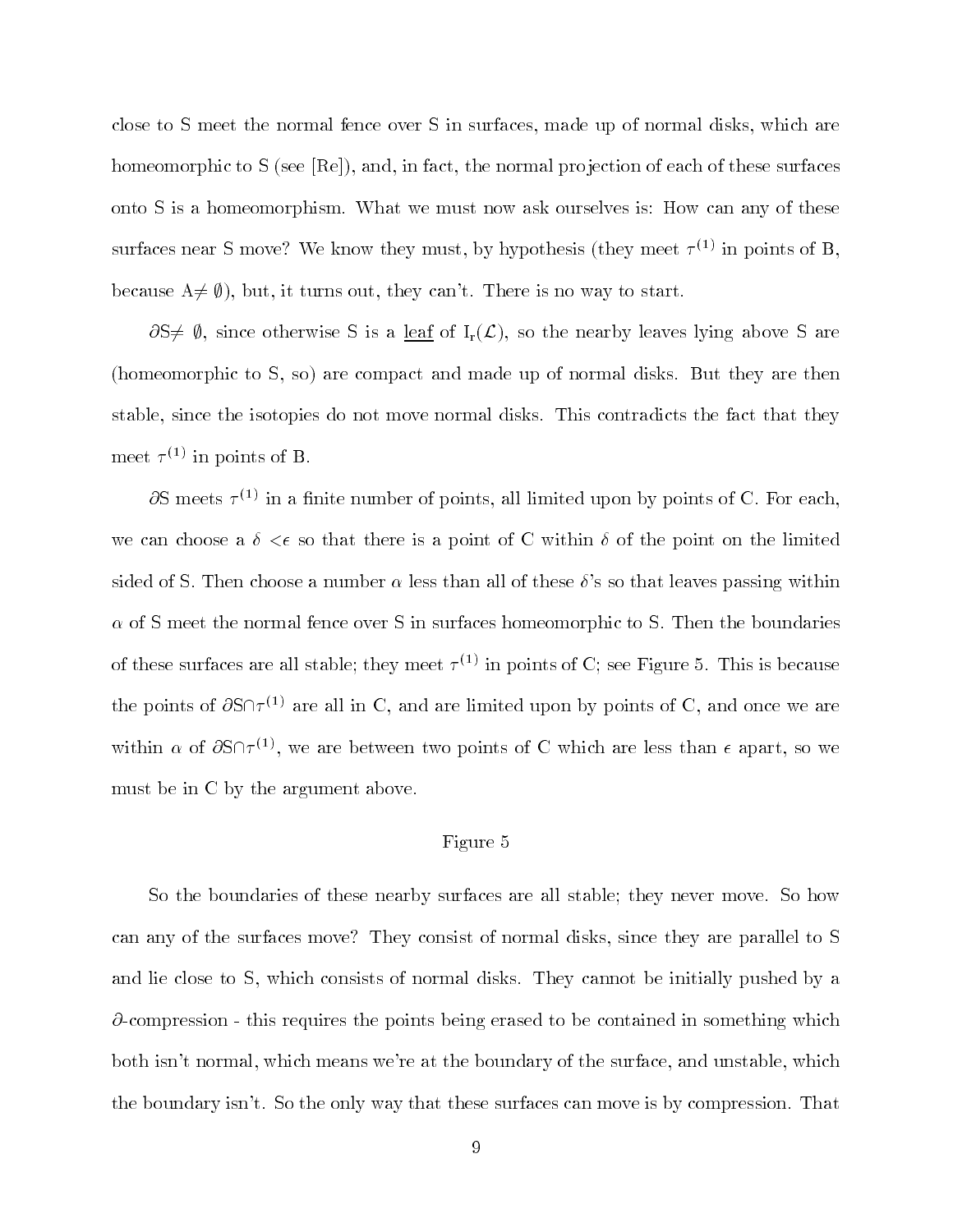is, we must be surgering along a sphere parallel to some  $\sigma \Delta_{\rm i}^z$  and removing the spheres in  $I_k(\mathcal{L})$  this creates. These removed spheres must then include pieces of our surfaces near S otherwise nothing near S would move. But the loops that we are compressing along cannot meet any of these surfaces, because these surfaces are made up of normal disks; when you compress a normal disk, the normal disks remain, so nothing would be removed from near S. So it must be the case that a surface lying above S ends up completely contained in spheres that are erased. But then their boundaries also end up in these spheres, so are erased. This is impossible, since the boundaries contain stable points.

So there is no way to move these surfaes lying above S, so they are stable, but this contradicts the fact that they meet  $\tau^{_{\backslash\text{''}}}}$  in unstable points. This gives us the required contradiction, so  $A = \emptyset$ ;  $(\mathcal{L} \cap \tau^{(1)}) \setminus C$  is closed.

#### 4. Closing observations

What we have shown is that in the absence of holonomy, there is no mechanism for removing those unstable portions of the lamination  $\mathcal L$  which might limit on stable disks. We include a figure (see Figure 6) which shows that this need not be the case for a lamination with non-trivial holonomy; one can, with holonomy, continually recreate  $\partial$ compressing disks, for example, which will provide a way to keep removing unstable points from the vicinity of stable points. The figure shows how a portion of the lamination might intersect the 2-skeleton of  $\tau$ ; we do not know if this particular figure can be realized by an essential lamination in a 3-manifold; although the `1-dimensional lamination' in the 2-complex pictured has  $\pi_1$ -injective, end injective leaves.

# Figure 6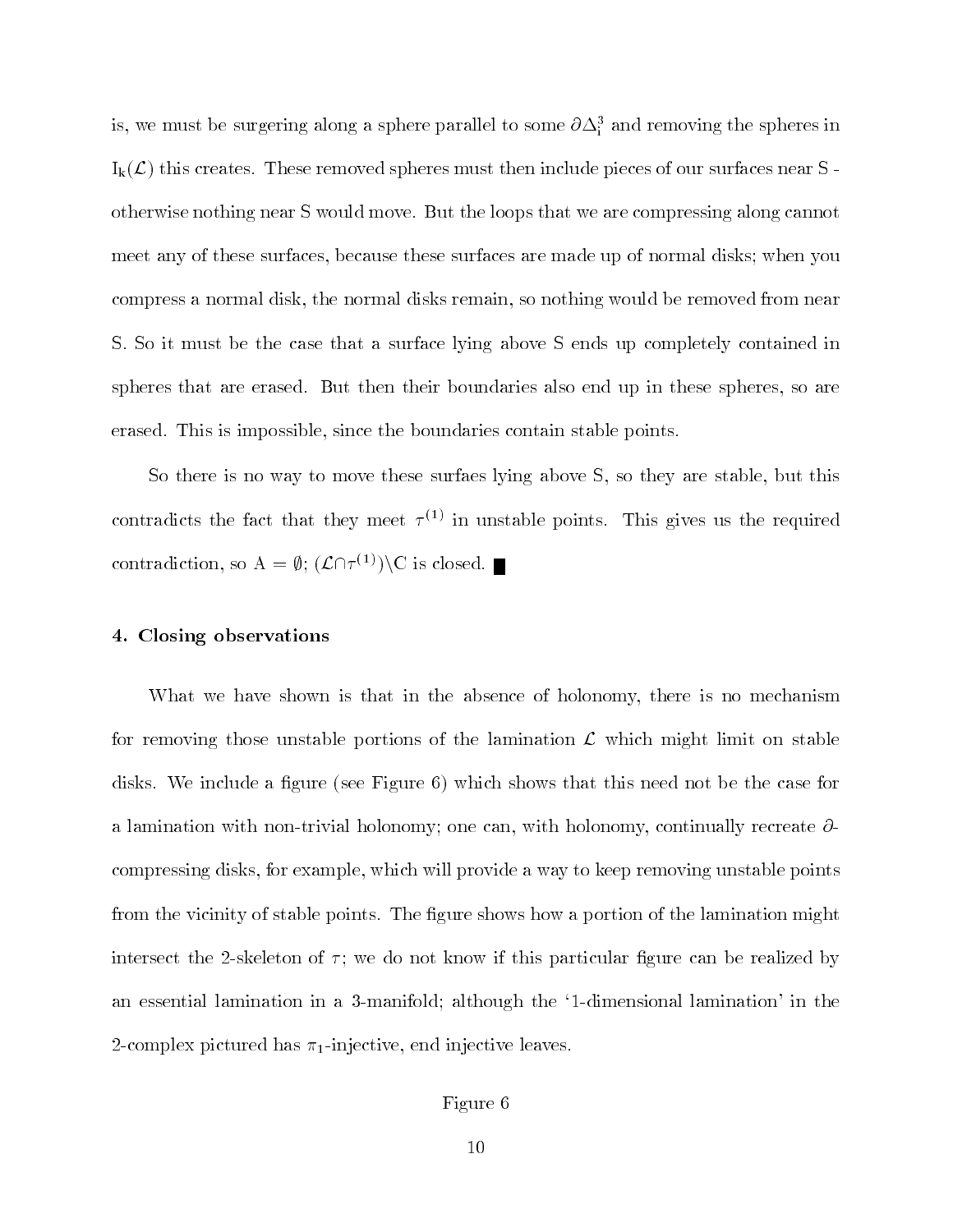It is worth noting that the techniques of this paper apply equally well to the process  $[Br2]$  of finding an essential lamination in normal form w.r.t. a regular cell decomposition of M. If the lamination one starts with has no holonomy, then at each stage of the infinite sequence of isotopies in [Br2] the lamination we get is isotopic to the one we started with, and each isotopy finishes in finite time. Therefore, the infinite collection of isotopies is really just a single infinite isotopy attempting to put the lamination into normal form w.r.t. the cell decomposition. But then the arguments above can be applied to the set of stable points (of this single sequence of isotopies) which are limited upon by unstable points, to show that such points do not exist - therefore, eventually the isotopies stop doing anything, and our lamination is in normal form w.r.t. the cell decomposition. So we have:

**Theorem 6:** If M is a 3-manifold with a regular cell decomposition  $\{B_k^3\}$ , and  $\mathcal L$  is an essential lamination in M with no holonomy, then  $\mathcal L$  is isotopic to a lamination which is in Haken normal form w.r.t. the cell decomposition.

The arguments given here also provide us with a picture of how, in general, the sequence of isotopies, which finds a lamination in Haken normal form  $w.r.t$  a triangulation, behaves. Eventually, all unstable points become concentrated around the compact stable surface  $S$ ; all other unstable points, by the argument of section 1, disappear in finite time, since C together with a small open (in  $\mathcal{L}(\mathcal{T}^{(1)})$ ) neighborhood of A gives a relatively open set in  $\mathcal{L}\cap \tau^{(1)}$  whose complement is then relatively closed and consists of unstable points, which therefore all disappear in finite time. So all of the 'action' of the isotopy becomes concentrated in a compact piece of  $M|\overline{X}$  (in the terminology of [Br1]).

With this better picture of the isotopy process it might be possible to 'find' the limiting normal lamination in finite time, and, usually, this should perhaps be a sublamination of  $\mathcal{L}$ . In Figure 6, for example, the 'boundary' of the figure is a sublamination that is stable.